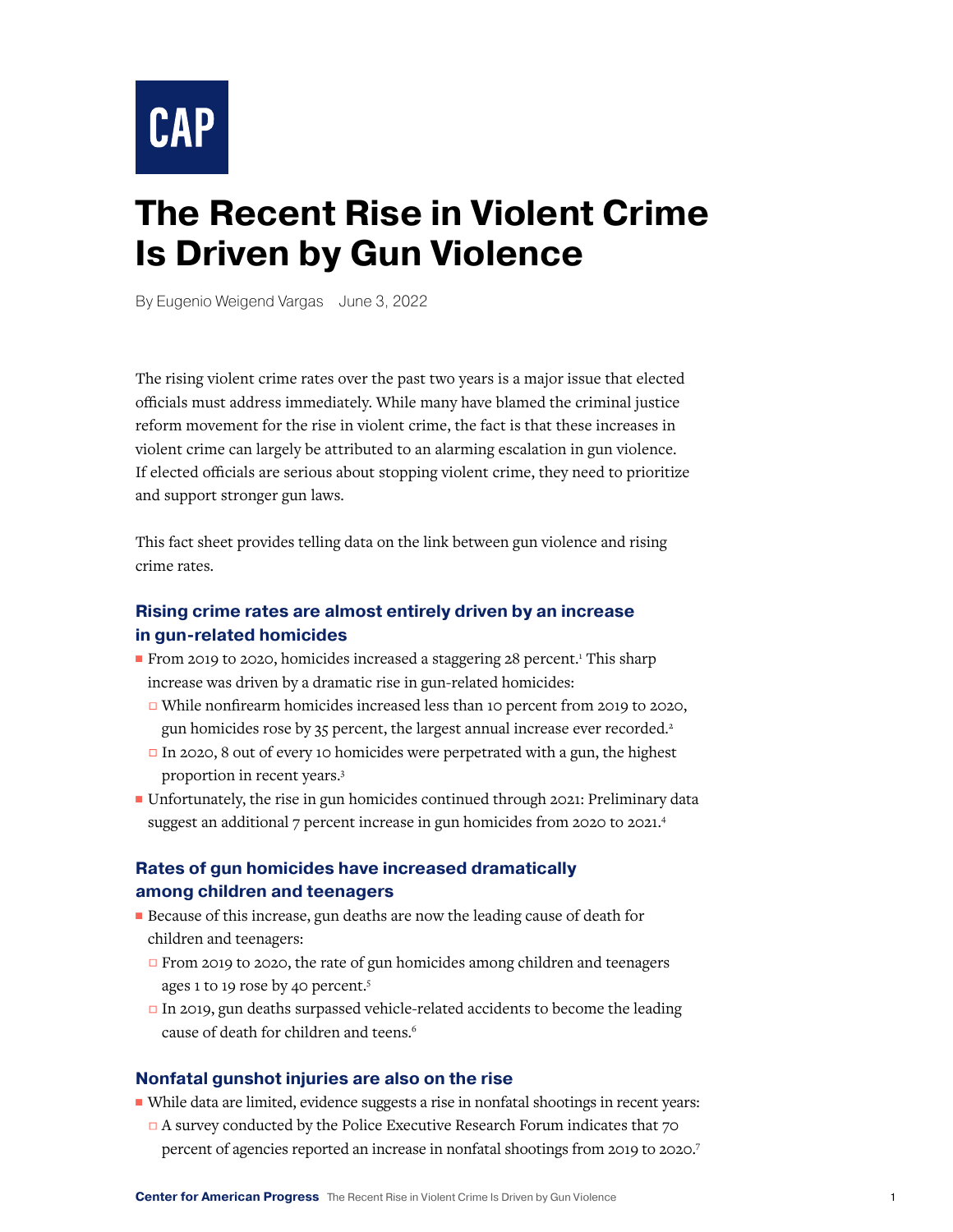#### **Firearms are frequently used to threaten people during other violent crimes**

■ From 2019 to 2020, there were more than 820,000 violent crimes involving firearms—primarily robberies and aggravated assaults.<sup>8</sup> This means that every day, more than 1,100 people were threatened with a gun.<sup>9</sup>

# **As gun crimes and the gun homicide rate have increased, the number of mass shootings has also grown considerably**

- Mass shootings increased 46 percent from 2019 to 2020 and another 13 percent from 2020 to 2021.10
- Unfortunately, data suggest that the number of mass shootings in 2022 will surpass  $500$ —more than one shooting per day.<sup>11</sup>
- Assault weapons have been found to be used in 16 percent of mass shootings, which has significantly increased the number of victims and fatalities:<sup>12</sup>
	- $\Box$  According to Everytown for Gun Safety, when assault weapons were used in a mass shooting from 2009 to 2020, six times more people were shot compared with shootings that involved other weapons.<sup>13</sup>
	- $\Box$  Assault weapons have been the common denominator in the deadliest mass shootings in the past 10 years:
		- Uvalde, Texas (2022): 21 people killed
		- El Paso, Texas (2019): 23 people killed
		- Pittsburgh, Pennsylvania (2018): 11 people killed
		- Parkland, Florida (2018); 17 people killed
		- Las Vegas, Nevada (2017): 58 people killed
		- Sutherland Springs, Texas (2017): 26 people killed
		- San Bernardino, California (2015): 14 people killed
		- Orlando, Florida (2016): 49 people killed
		- Aurora, Colorado (2012): 12 people killed
		- Newtown, Connecticut (2012): 27 people killed

### **Violent crime and homicide rates are worse in states with weaker gun laws**

- States that received an "F" grade based on the strength of their gun laws according to the latest scorecard from the Giffords Law Center to Prevent Gun Violence—saw the highest homicide rates: 14
	- $\square$  States with "F" grades saw 25 percent higher homicide rates than states with "C" or "D" grades.<sup>15</sup>
	- $\Box$  States with "F" grades saw 61 percent higher homicide rates than states with "A" or "B" grades—states with the strongest gun laws.<sup>16</sup>
- Children and teenagers are most vulnerable in states with weaker gun laws:
	- $\Box$  In 2020, the 10 states with the highest rates of gun deaths among children and teenagers ages 1 to 19 were Louisiana, Alaska, Mississippi, South Carolina, Arkansas, Kansas, Indiana, Kentucky, Missouri, and Alabama.<sup>17</sup> All of these states received an "F" grade for their weak gun laws.